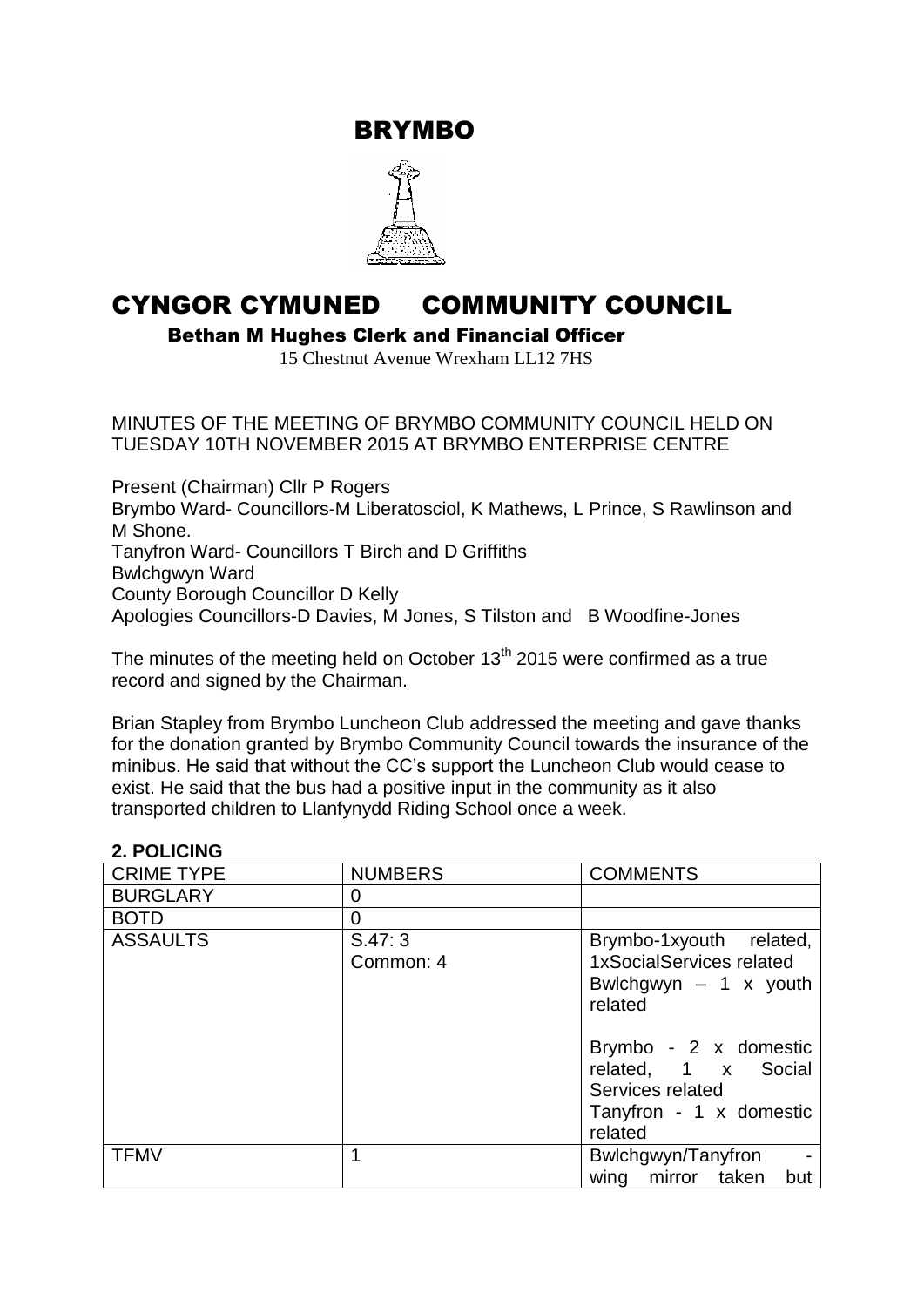|                        |                             | recovered on going                                                                                                                              |  |
|------------------------|-----------------------------|-------------------------------------------------------------------------------------------------------------------------------------------------|--|
| <b>TOMV</b>            | $\overline{0}$              |                                                                                                                                                 |  |
| <b>THEFT</b>           | $\overline{2}$              | Tanyfron - mobile phone<br>taken at party<br>Bwlchgwyn - Attempted<br>theft of trailer                                                          |  |
| <b>ROBBERY</b>         | 0                           |                                                                                                                                                 |  |
| <b>CRIMINAL DAMAGE</b> | 1                           | Brymbo - damage to<br>vehicle window,<br>undetected                                                                                             |  |
| <b>ARSON</b>           | $\overline{0}$              |                                                                                                                                                 |  |
| <b>DRUGS</b>           | $\overline{0}$              |                                                                                                                                                 |  |
| <b>AS</b>              | Personal: 3<br>Nuisance: 12 | Brymbo: 1 x Road/parking<br>dispute - advice only<br>matter<br>Tanyfron: 1 x recording<br>purposes only, 1 x<br>neighbour dispute - on<br>going |  |
|                        |                             | Brymbo - 2 x laser pen<br>incident, 4 x noisy party, 3<br>x rowdy youths<br>Tan y Fron - 3 x laser pen<br>incident                              |  |

## **3. COUNTY BOROUGH COUNCILLOR'S REPORTS**

Cllr Kelly opened by saying that Darren Green of WCBC was preparing a funding application for the traffic calming measures discussed at the previous meeting. A further meeting with officers and the residents had not yet been arranged. Cllr Kelly said he had received reports regarding the use of a building on the property known locally as The Flash. There seemed to be dogs barking constantly during the day and this was causing a nuisance to neighbours. WCBC's planning enforcement officer was looking into the matter. Cllr Kelly said that the PCSO in Bwlchgwyn attended all residents meetings and there was a concern that the budget for PCSO's would be reduced in the future. There were proposals being put forward with regards to dog fouling and the dropping of litter where community wardens would be able to enforce these in future.

Cllr Rogers said that there had been issues at the George and Dragon pub in Brymbo. The Council had served a voluntary closure on it and the power had been cut by the supplier. The Brewery was looking for new tenants however there still seemed to be activity inside the building after the closure. Cllr Rogers said that there were on-going issues with the Taylor Wimpey development. WCBC had agreed the landscaping plan however there were still problems with the paths. Some were unusable. Taylor Wimpey was refusing to resolve the issue. The development was now complete and Taylor Wimpey was considering transferring the paths to a management company. Cllr Kelly and Cllr Rogers said that they would arrange a meeting to discuss these issues and hopefully resolve the situation.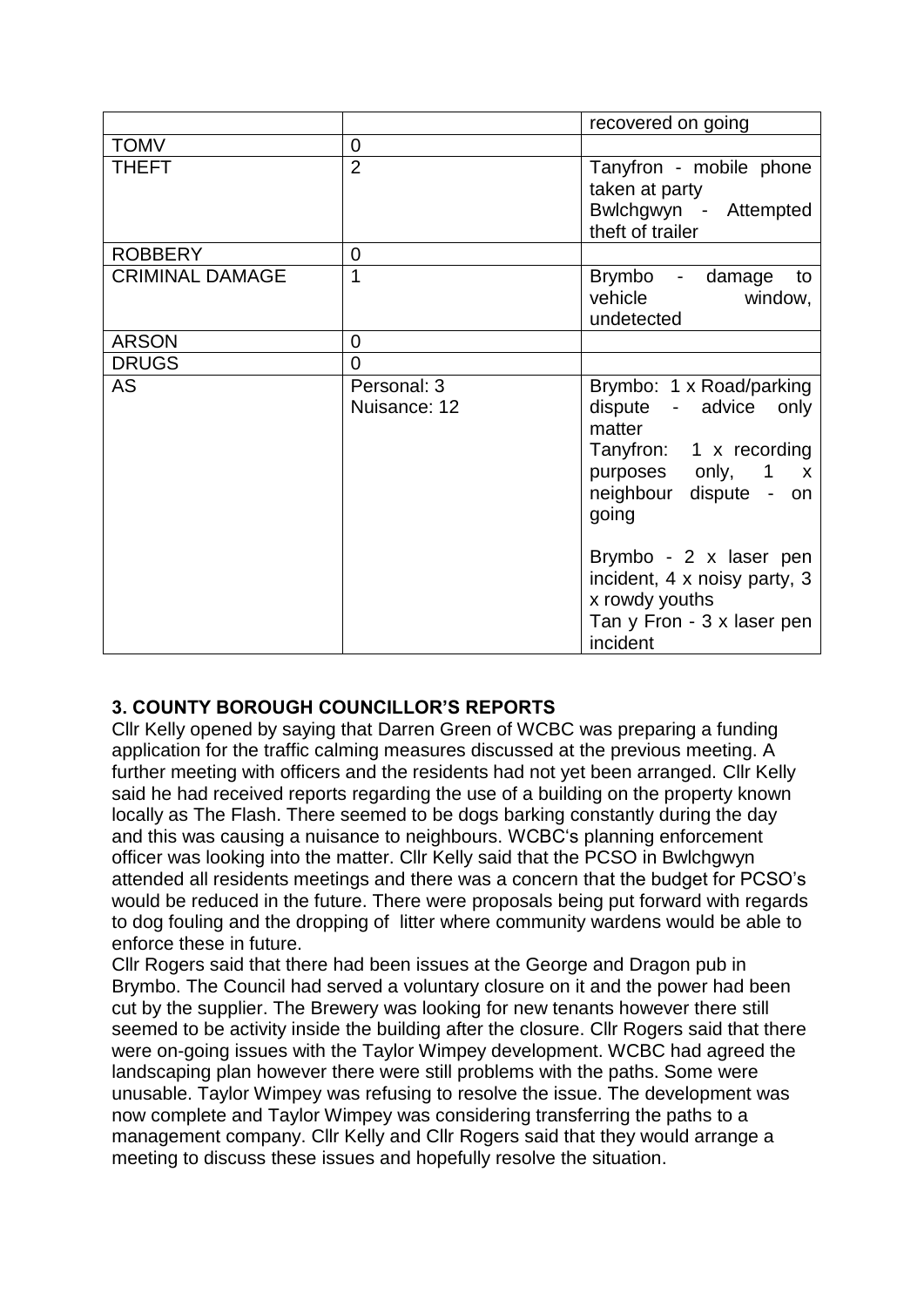## **4. ROADS**

Roads in the Lodge were due to be re-surfaced the following week and when these had been completed work would begin on the roads in Brymbo.

Cllr Kelly said that there had been an incident on Glascoed Road with a resident and a vehicle, and as a result the PCSO had offered to monitor the situation. Cllr Kelly said that all concerns would be forwarded to him and he would take up the matter with Darren Green.

## **5. BUS SHELTER SERVICES AND STOPS**

Cllr Rogers said that the routes in Tanyfron had now been altered by Arriva. There had been no consultation with the CC. Cllr Birch said that Arriva should have informed the CC of its plans. He had met with a representative of Arriva with Cllr Rogers prior to the monthly meeting and the Arriva spokesman said that the CC had been informed. Cllr Kelly said that unfortunately Arriva had no requirement to inform the CC when they decided to amend routes. Cllr Rogers said that he was advised after the decision had been made. The meeting had not been a success as Arriva were not prepared to listen to comments made by Councillors; however they were prepared to re-visit the issue in the future. Cllr Rogers said that the Jones bus company would continue to serve Tanyfron. Cllr Griffiths said that Dee Valley Water was preparing to dig up Park Road were the new routes were, and this had not been taken into consideration. Cllr Rogers said that the Lodge had lost some bus services and in a fortnight's time there would only be 3 bus services a day.

## **6. PLAYING FIELDS AND PLAYGROUNDS**

The sub-committee had met to discuss what work was needed on Bronwens Green. The sub-contractor was present at the meeting and Cllr's raised concerns about this. The sub-committee had requested a breakdown of costs and a detailed specification however this had not been received as yet. Cllr Shone said that detailed costing's would be needed for the next 12 months and these would need to be agreed by the sub-committee. The Chairman requested that the Clerk write to the maintenance contractor and ask for two separate costing's. One for the capital work and the other for the grounds maintenance. This should be a specified detailed plan and the Clerk would request it in 14 days.

#### **7. FOOTPATHS/LIGHTING**

Cllr Kelly said that there seemed to have been a number of lights out in Bwlchgwyn over the last month or so. As many lights were not numbered there were problems locating the correct ones.

Cllr Birch said that he had received complaints about faulty lights on the new estate in Tanyfron (College Fields). The developers had been contacted however there were still approx. 5 lights out. Cllr Rogers said he would chase this up.

#### **8. WAR MEMORIAL**

Cllr Rogers thanked everyone who attended the Remembrance Service the previous Sunday in Brymbo. He thanked Cllr Prince for laying the wreath on behalf of Brymbo Community Council. He said that the stand that held the wreaths either had to be extended or a new one was needed as it was no longer adequate. He requested that the CC looked into obtaining a new one or enlarging the present one. Members agreed.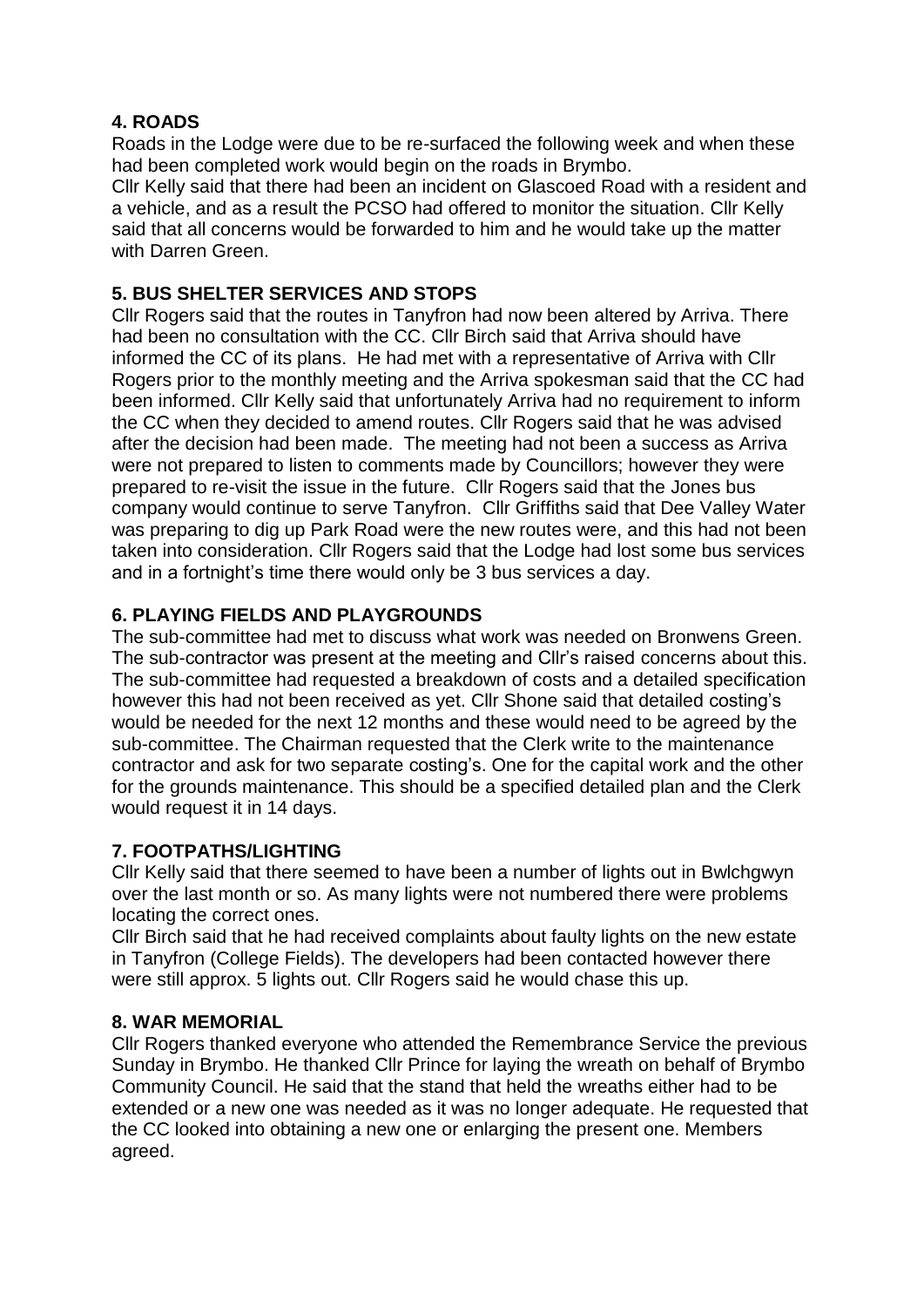## **9. PLANNING**

REPLACEMENT OF EXISTING STABLE BUILDING AND SHED WITH ONE MOBILE HOME, ONE MOBILE UTILITY STRUCTURE AND 2 NO. TOURING CARAVANS TOGETHER WITH ASSOCIATED PARKING (PARTLY IN RETROSPECT) LAND EAST OF JUNCTION OF TANYFRON ROAD WITH SOUTHSEA ROAD **SOUTHSEA** 

P/2015/0773-No observations. Cllr Birch stated that this was not in the Tanyfron ward.

RETENTION AND CONTINUED USE OF DOUBLE MOBILE CLASSROOM ON A PERMANENT BASIS (PREVIOUSLY GRANTED TEMPORARY PERMISSION UNDER CODE NO P/2010/0803 BLWCHGWYN CP SCHOOL BRYMBO ROAD BWLCHGWYN P/2015/0775-No observations

RETENTION AND CONTINUED USE OF ALL EXISTING UNITS TO ENABLE CONTINUED RUNNING OF ENVIRONMENTAL EDUCATION PROGRAMMES FOR SCHOOLS (PREVIOUSLY GRANTED UNDER CODE NO.P/2010/1078) GROUNDWORK WREXHAM 3 TO 4 PLAS POWER ROAD TANYFRON P/2015/0836-No observations

Cllr Shone raised concerns regarding the plaques that were in the old school in Brymbo which was due to be demolished. Cllr Rogers said that Gordon Mytton had agreed that the CC could have access to remove these and they could be stored until a decision was made as to where they would be displayed.

## **10. GRASSCUTTING/MAINTENACE WORK TANYFRON SCHOOL**

The Chairman read out a letter that Cllr Birch had given to the Clerk that evening. There was also a maintenance quotation listing all the work that needed to be done and the cost of each job. There was also a one –off additional cost. Cllr Birch said that he had discussed with the head teacher the works that needed to be done. He said that when the school had taken over the Community Centre from WCBC the area concerned had been left and was now overgrown. Cllr Rogers said that this area was now part of the school grounds and should come under their ground maintenance budget. Cllr Shone asked for clarity in that the CC was being asked to pay for bringing the land up to standard as a one off grant to the school. Cllr Rogers said that there was still outstanding work needed on the building and he would like the opportunity to discuss this with officers from WCBC. Cllr Rogers said that responsibility for the building had passed from leisure to education therefore any works needed should come from the budget of the Education Dept. as they had a responsibility for it. Cllr Kelly said that the maintenance of the land could pose a few problems as Japanese knotweed had been identified and this was a major concern. Cllr Shone proposed that the CC deferred any decision until the next meeting in order that enquiries could be made to see if the Education Dept. at WCBC were willing to pay for the work. He said that WCBC may wish to honour the agreement